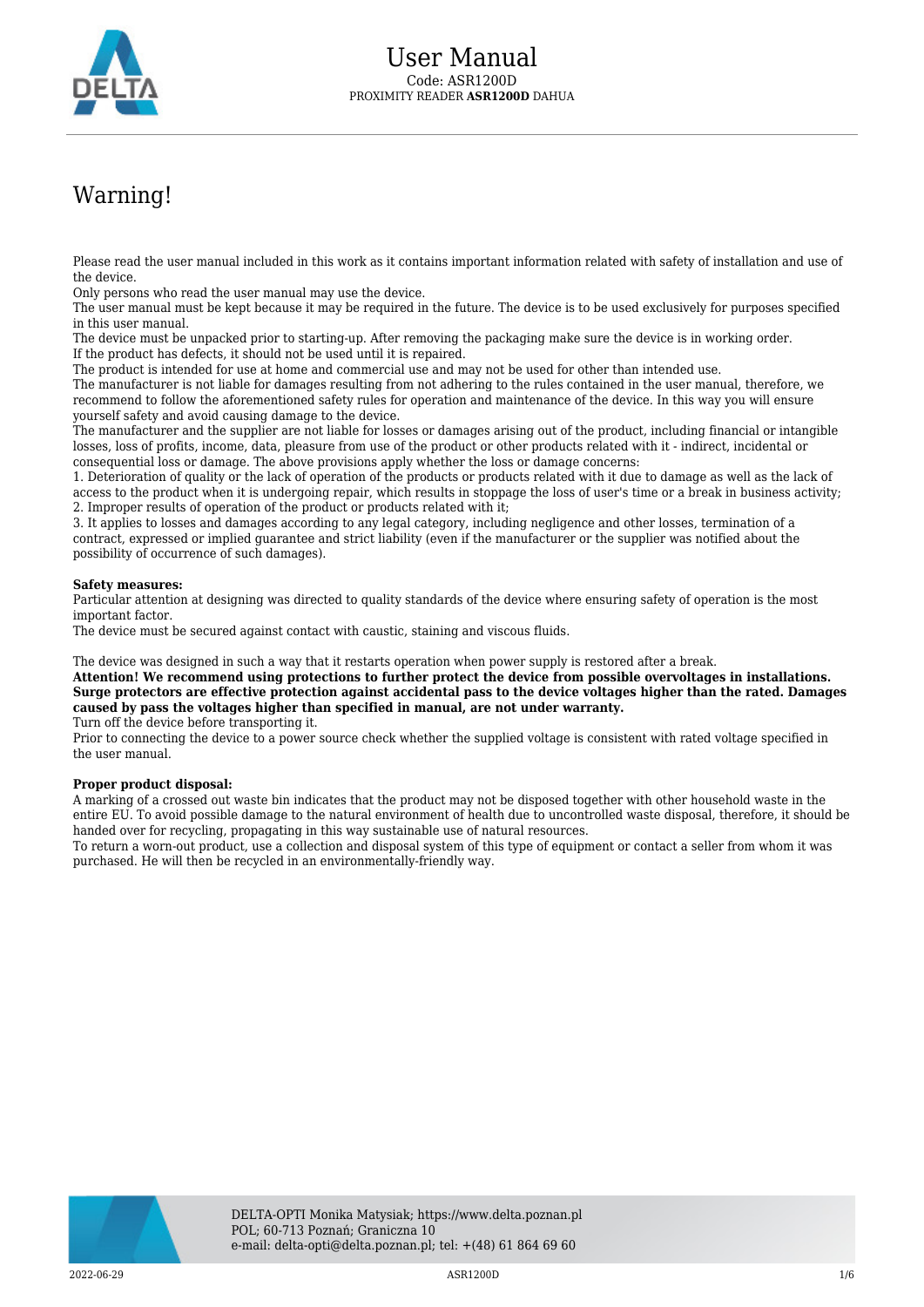



Outdoor proximity cards and key-fobs reader.

| Cards support:                 | MIFARE 13.56 MHz                                       |
|--------------------------------|--------------------------------------------------------|
| Reading distance of prox-keys: | max. 6  8 cm                                           |
| Autonomous operation:          | -                                                      |
| Keyboard built-in:             | -                                                      |
| Doorbell button:               |                                                        |
| Communication:                 | RS-485, Wiegand 34/26                                  |
| Tamper output:                 | ✓                                                      |
| Power supply:                  | 5  16 V DC                                             |
| Maximal current consumption:   | 800 mA                                                 |
| Main features:                 | • Watchdog built-in<br>• Red and blue LEDs<br>• Buzzer |
| Operation temp:                | $-30 °C  60 °C$                                        |
| Permissible relative humidity: | 10  95 % (non-condensing)                              |
| "Index of Protection":         | IP <sub>65</sub>                                       |
| Housing:                       | Plastic, Waterproof                                    |
| Color:                         | Black + Silver                                         |



DELTA-OPTI Monika Matysiak; https://www.delta.poznan.pl POL; 60-713 Poznań; Graniczna 10 e-mail: delta-opti@delta.poznan.pl; tel: +(48) 61 864 69 60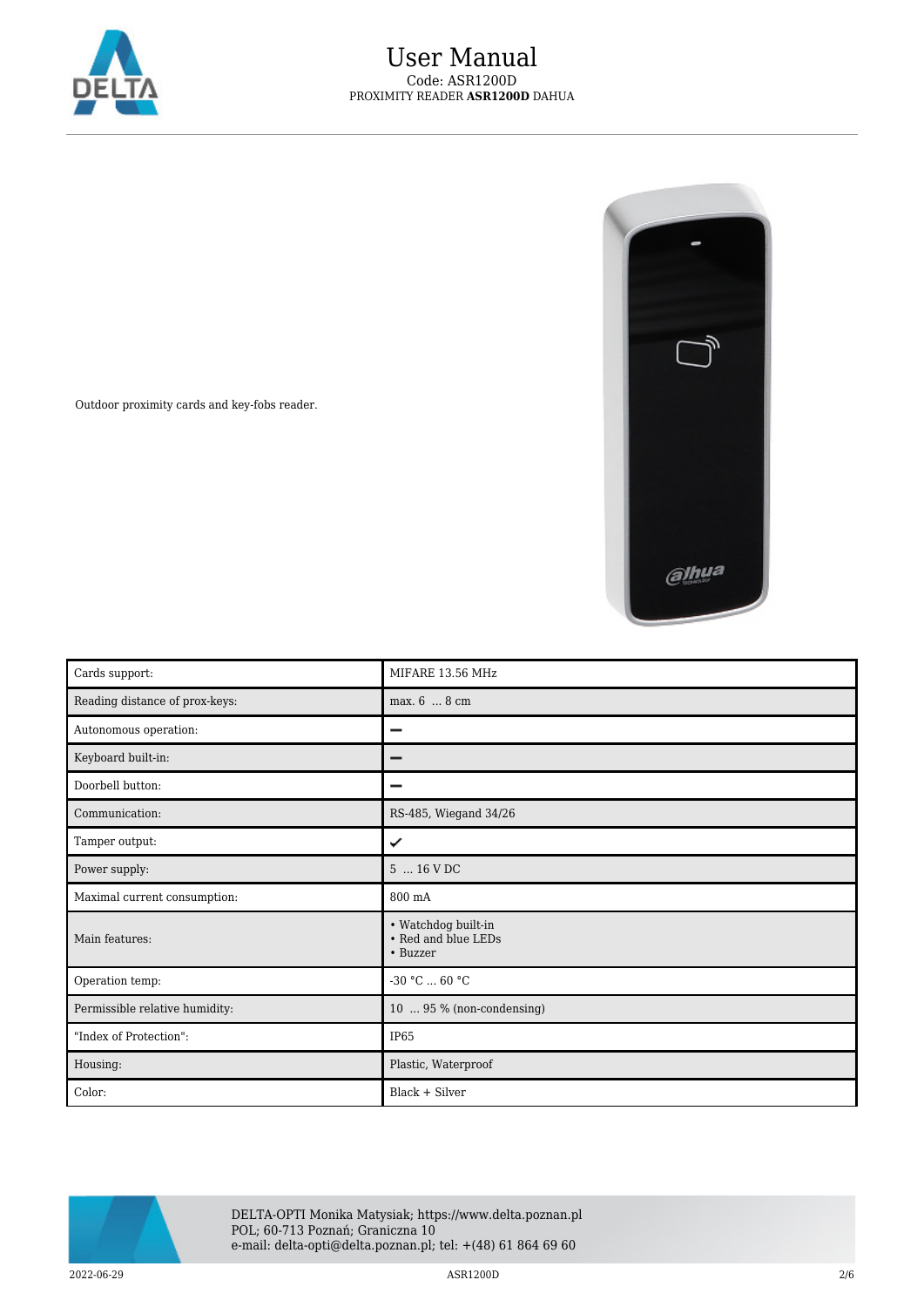

## User Manual Code: ASR1200D PROXIMITY READER **ASR1200D** DAHUA

| Weight:               | $0.08$ kg                              |
|-----------------------|----------------------------------------|
| Dimensions:           | $135 \times 47.5 \times 16 \text{ mm}$ |
| Manufacturer / Brand: | <b>DAHUA</b>                           |
| Guarantee:            | 3 years                                |

Front panel view:



Mounting side view:

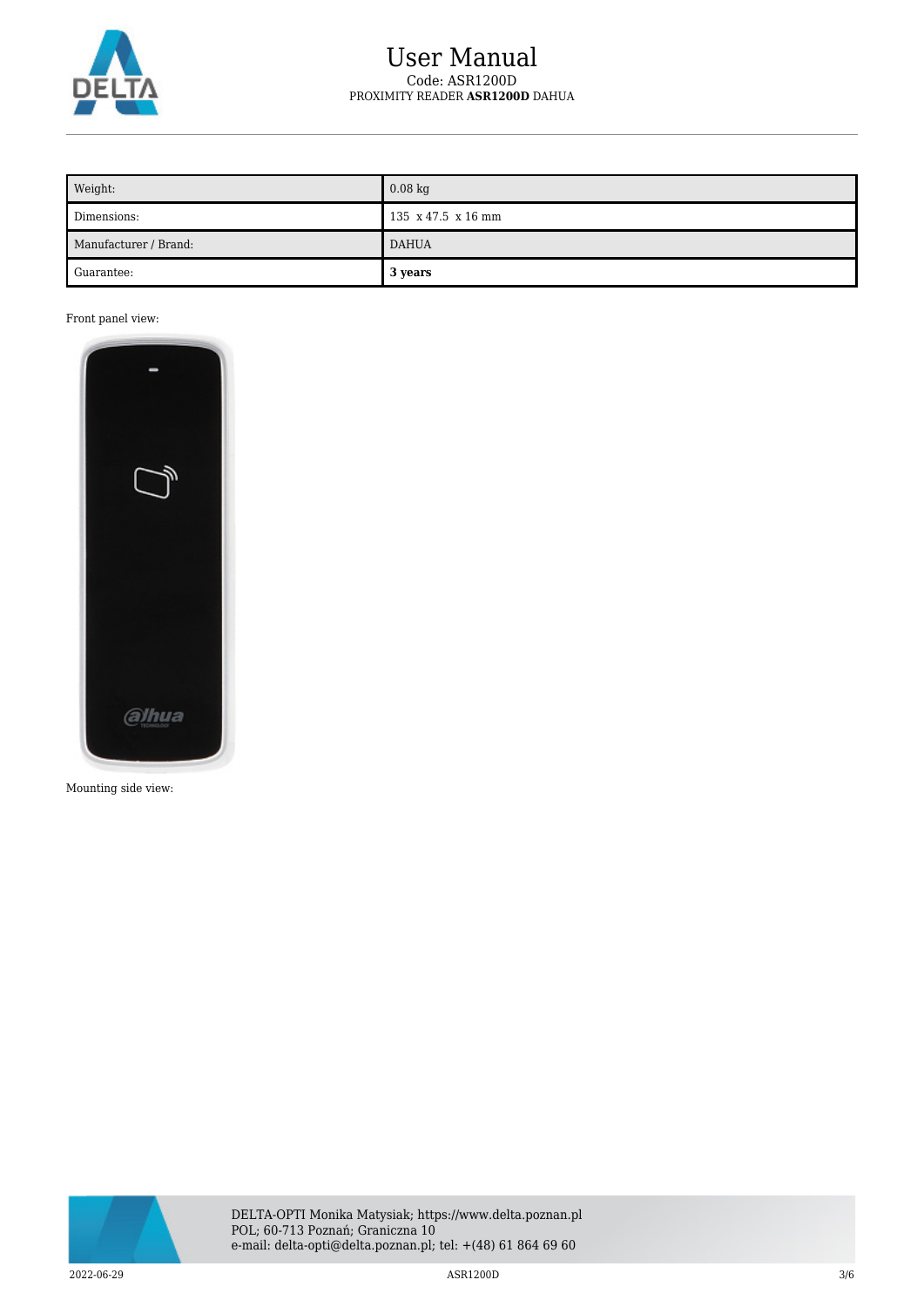





Connectors:



DELTA-OPTI Monika Matysiak; https://www.delta.poznan.pl POL; 60-713 Poznań; Graniczna 10 e-mail: delta-opti@delta.poznan.pl; tel: +(48) 61 864 69 60

 $2022{\cdot}06{\cdot}29$   $4/6$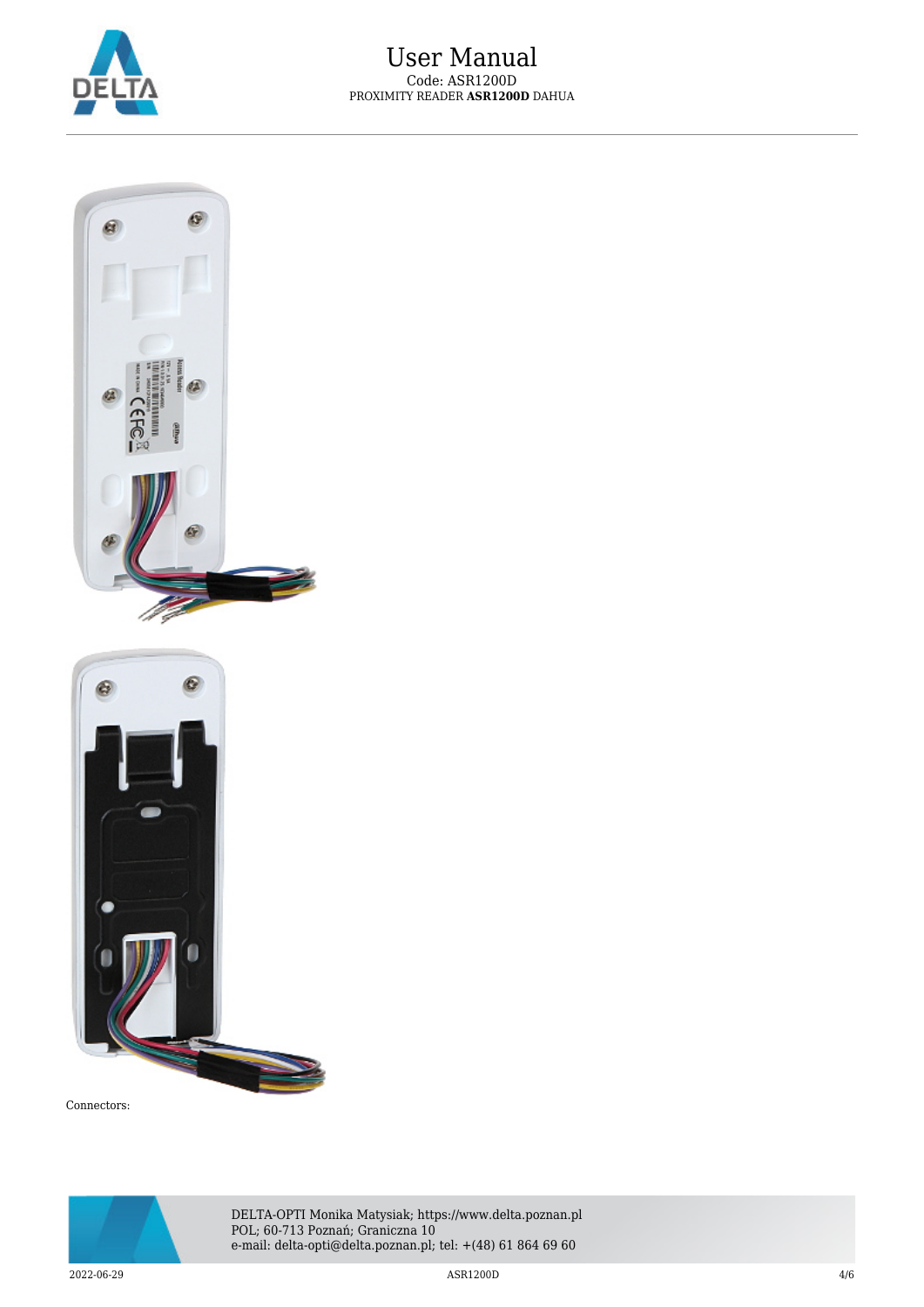

 $.16.$ 



Dimensions:



In the kit:



DELTA-OPTI Monika Matysiak; https://www.delta.poznan.pl POL; 60-713 Poznań; Graniczna 10 e-mail: delta-opti@delta.poznan.pl; tel: +(48) 61 864 69 60

 $2022$ -06-29  $5/6$